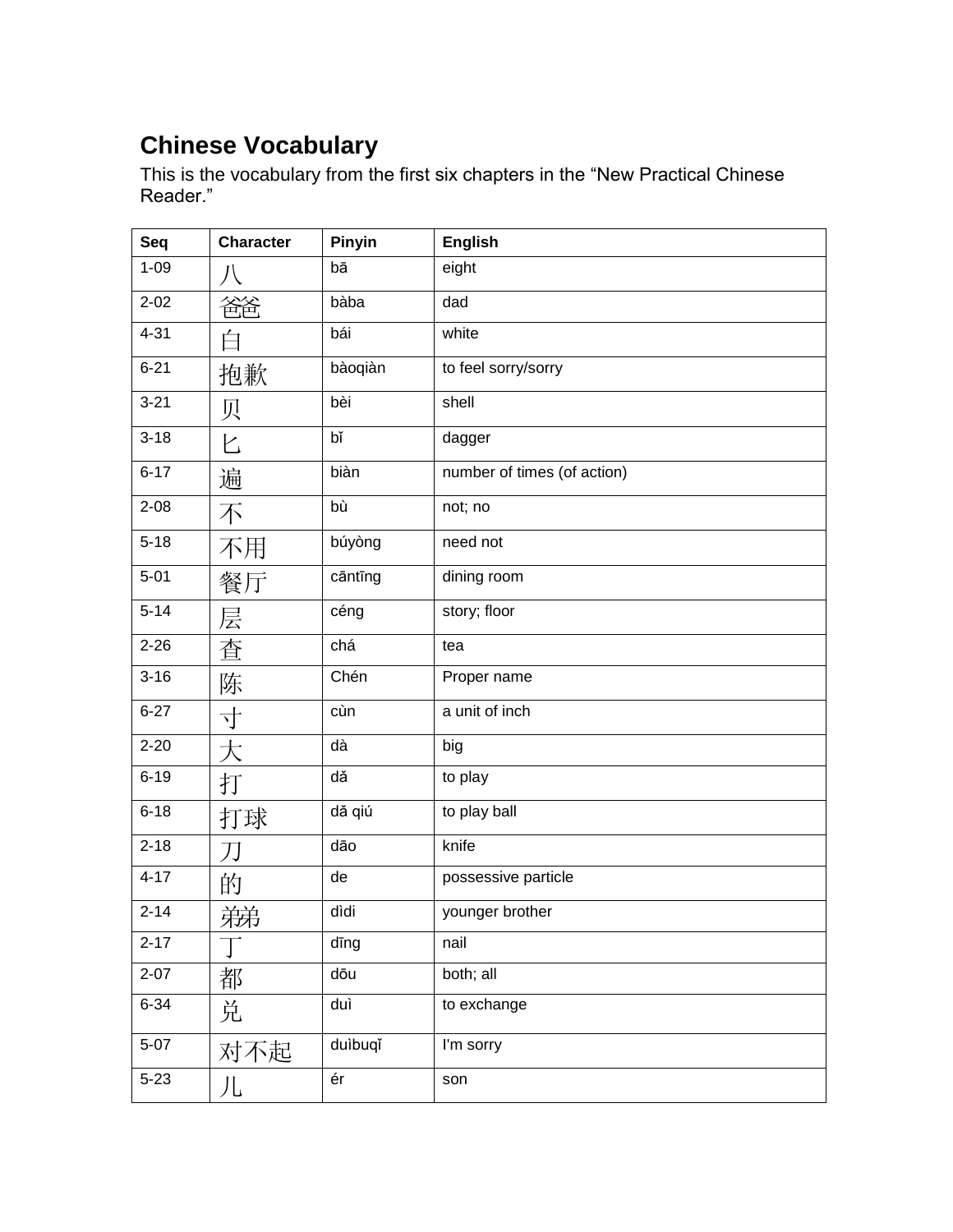| $5 - 13$ |             | èr      | two                             |
|----------|-------------|---------|---------------------------------|
| $4 - 02$ | 高兴          | gāoxìng | happy; pleased                  |
| $2 - 11$ | 哥哥          | gēge    | elder brother                   |
| $6 - 28$ | $\mathbb T$ | gōng    | labor                           |
| $4 - 11$ | 贵姓          | guìxìng | what is your honorable surname? |
| $3 - 04$ | 国           | guó     | country; nation                 |
| $4 - 21$ | 汉语          | Hànyǔ   | Chinese (language)              |
| $5 - 17$ | 号           | hào     | number                          |
| $1 - 02$ | 好           | hǎo     | good; well; fine; OK            |
| $2 - 16$ | 喝           | hē      | to drink                        |
| $1 - 05$ | 很           | hěn     | very                            |
| $1 - 16$ | 火           | huǒ     | fire                            |
| $5 - 27$ | 见           | jiàn    | to see                          |
| $4 - 23$ | 加拿大         | Jiānádà | Canada                          |
| $4 - 13$ | 叫           | jiào    | to be called                    |
| $4 - 05$ | 进           | jìn     | to enter                        |
| $5 - 25$ | 井           | jǐng    | well                            |
| $6 - 04$ | 京剧          | jīngjù  | Beijing opera                   |
| $4 - 04$ | 进来          | jìnlai  | to come in                      |
| $6 - 07$ | 今天          | jīntiān | today                           |
| $6 - 25$ | 九           | jiŭ     | nine                            |
| $4 - 08$ | 记者          | jìzhě   | reporter                        |
| $2 - 13$ | 咖啡          | kāfēi   | coffee                          |
| $2 - 25$ | 可           | kě      | can; may                        |
| $4 - 03$ | 可以          | kěyĭ    | may                             |
| $6 - 22$ | 恐怕          | kǒngpà  | to be afraid that; perhaps      |
| $2 - 21$ |             | kŏu     | mouth                           |
| $4 - 06$ | 来           | lái     | to come                         |
| $3 - 08$ | 老师          | lǎoshī  | teacher                         |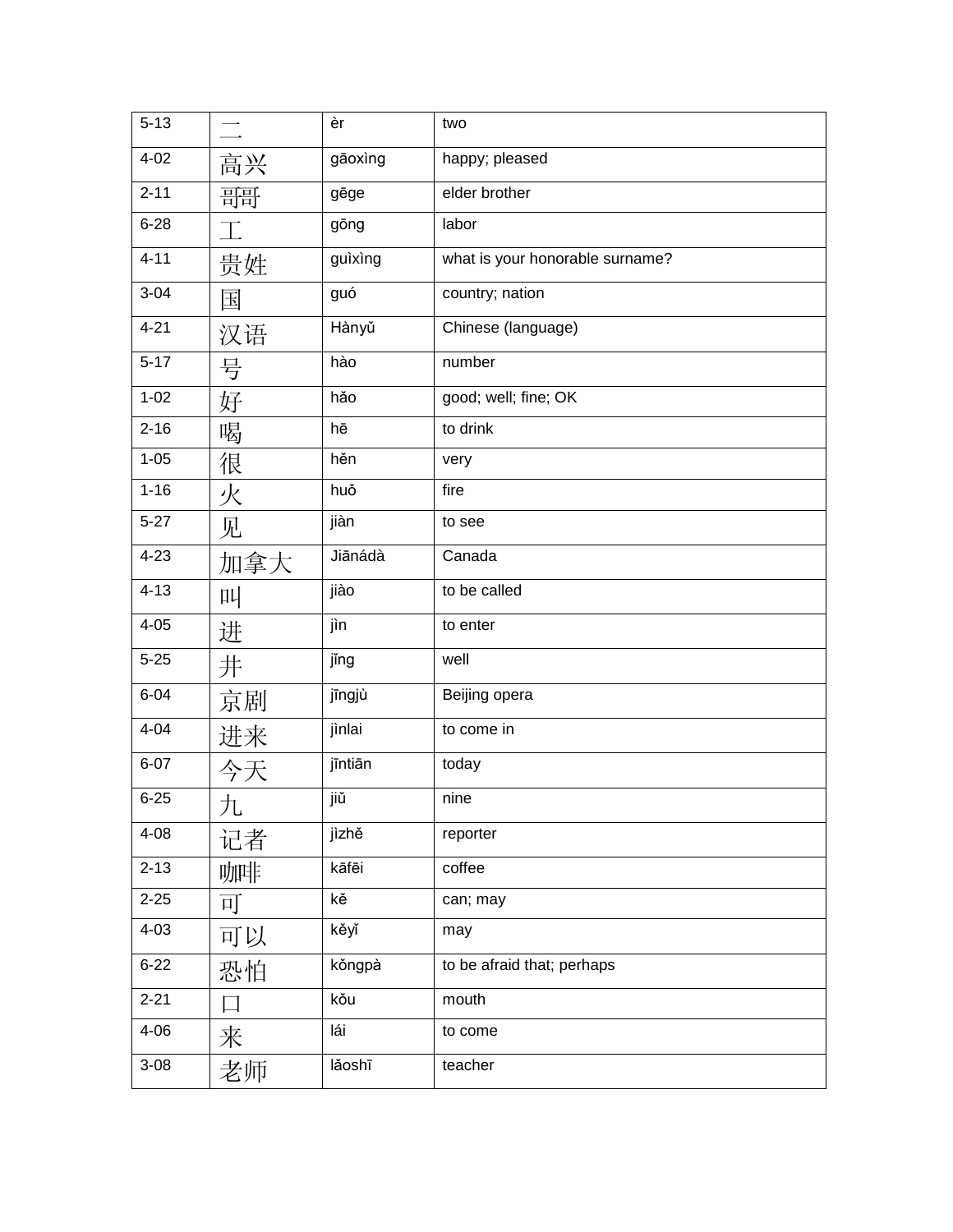| $5 - 22$ | $\overrightarrow{ \ }$ | le          | modal partical                                            |
|----------|------------------------|-------------|-----------------------------------------------------------|
| $1 - 10$ | 力                      | lì          | strength                                                  |
| $6 - 32$ | 立                      | lì.         | to stand                                                  |
| $1 - 17$ | 林                      | Lín         | Proper name                                               |
| $5 - 15$ | O                      | líng        | zero                                                      |
| $2 - 23$ | 六                      | liù         | six                                                       |
| $1 - 03$ | 吗                      | ma          | Particle for question.                                    |
| $1 - 12$ | 马                      | mă          | horse                                                     |
| $2 - 03$ | 姆玛                     | māma        | mom                                                       |
| $2 - 01$ | 忙                      | máng        | busy                                                      |
| $5 - 09$ | 没关系                    | méi guānxi  | never mind; it doesn't matter                             |
| $4 - 24$ | 美国                     | Měiguó      | America                                                   |
| $2 - 06$ | 们                      | men         | Suffix after pronouns and some nouns to denote<br>plural. |
| $1 - 11$ | ГÏ                     | mén         | door                                                      |
| $6 - 13$ | 明天                     | míngtiān    | tomorrow                                                  |
| $1 - 15$ | 木                      | mù          | wood                                                      |
| $3 - 06$ | 那                      | nà          | that                                                      |
| $3 - 03$ | 哪                      | nă          | which                                                     |
| $3 - 14$ | 奶奶                     | năinai      | grandmother on father's side                              |
| $2 - 09$ | 男                      | nán         | male                                                      |
| $5 - 03$ | 哪儿                     | năr (nă ér) | where                                                     |
| $1 - 06$ | 呢                      | ne          | Elliptical particle.                                      |
| $2 - 24$ | 尼                      | ní          | Buddhist nun                                              |
| $1 - 01$ | 你                      | nĭ          | you (singular)                                            |
| $2 - 27$ | 你们                     | nĭmen       | you (plural)                                              |
| $6 - 24$ | 你们                     | nĭmen       | you (plural)                                              |
| $3 - 10$ | 您                      | nín         | you (polite)                                              |
| $1 - 13$ | 女                      | nů          | female                                                    |
| $2 - 10$ | 朋友                     | péngyou     | friend                                                    |
| $6 - 31$ | 气                      | qì          | air                                                       |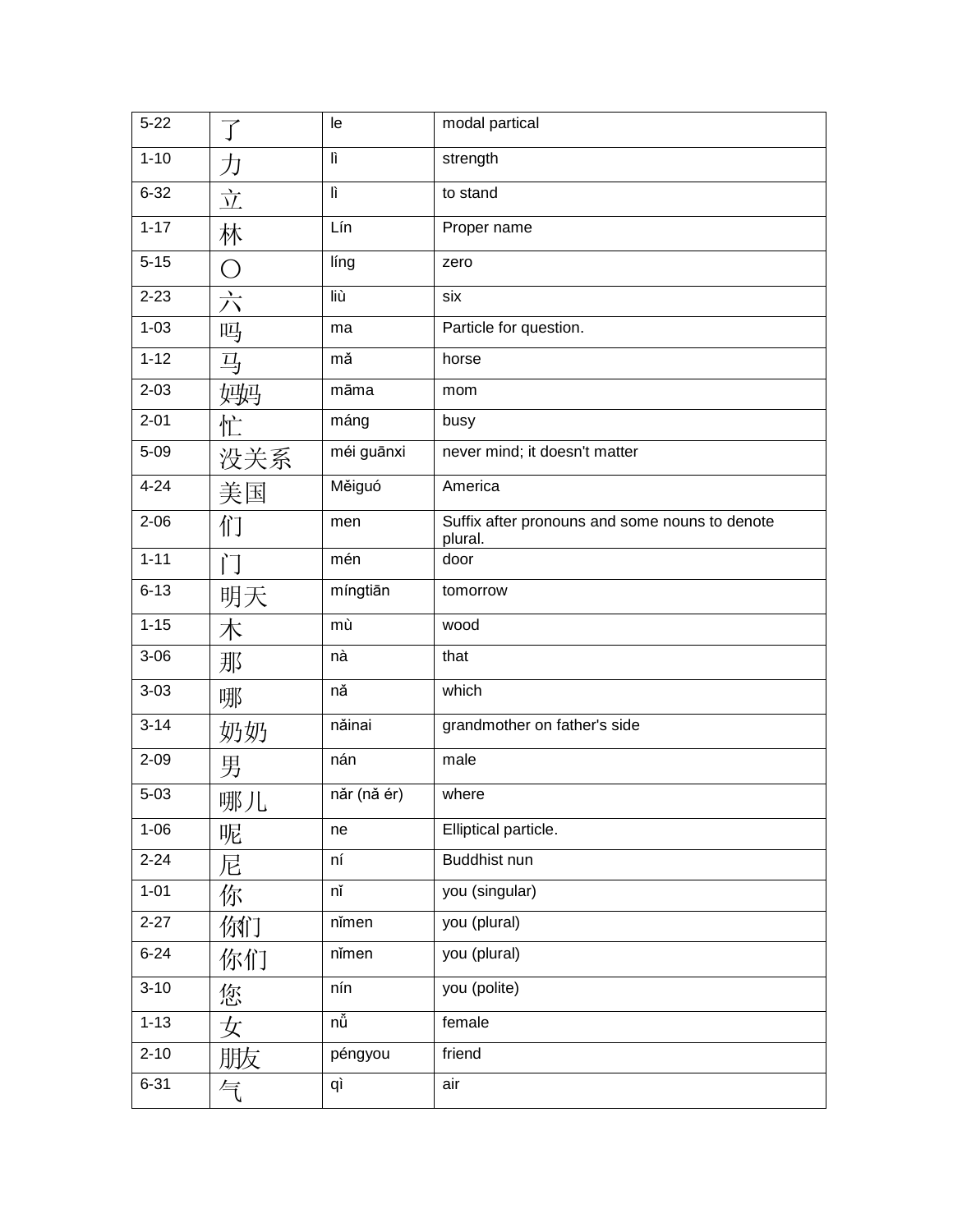| $4 - 25$ | 七         | qī      | seven                              |
|----------|-----------|---------|------------------------------------|
| $5 - 28$ | 且         | qiě     | and                                |
| $4 - 07$ | 请         | qing    | please                             |
| $5 - 29$ | 青         | qīng    | blue-green                         |
| 4-09     | 请问        | qǐngwèn | may I ask?                         |
| $6 - 20$ | 球         | qiú     | ball                               |
| $6 - 01$ | 去         | qù      | to go                              |
| $3 - 05$ | $\lambda$ | rén     | people; person                     |
| $4 - 01$ | 认识        | rènshi  | to know (somebody)                 |
| $3 - 20$ | 日         | rì      | sun                                |
| $6 - 30$ | $\equiv$  | sān     | three                              |
| $3 - 07$ | 谁         | shéi    | who; whom                          |
| $6 - 33$ | 身         | shēn    | body                               |
| $3 - 24$ | 生         | shēng   | to be born; suffix denoting person |
| $4 - 19$ | 什么        | shénme  | what                               |
| $3 - 17$ | $+$       | shí     | ten                                |
| $3 - 02$ | 是         | shì     | to be                              |
| $3 - 23$ | 矢         | shǐ     | arrow                              |
| $6 - 11$ | 时候        | shíhou  | time; moment                       |
| $6 - 15$ | 时间        | shíjiān | time                               |
| 4-29     | 手         | shǒu    | hand                               |
| $4 - 27$ | 水         | shuǐ    | water                              |
| $6 - 16$ | 说         | shuō    | to say; to speak                   |
| $5 - 16$ | 四         | sì      | four                               |
| $6 - 26$ | 厶         | sī      | private                            |
| $5 - 04$ | 宿舍        | sùshè   | dormitory                          |
| $2 - 05$ | 他         | tā      | he; him                            |
| $3 - 01$ | 她         | tā      | she; her                           |
| $6 - 10$ | 太         | tài     | too; extremely                     |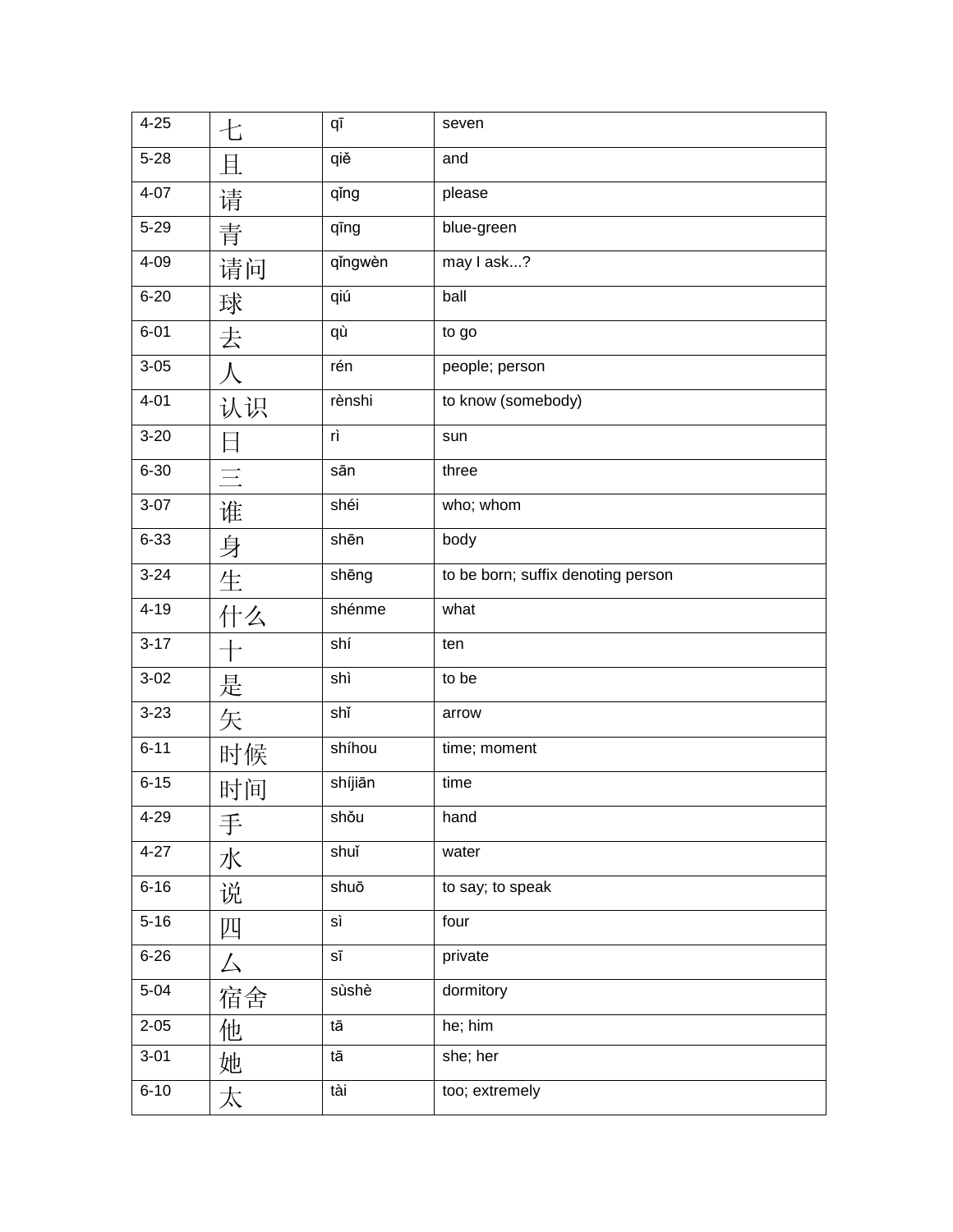| $2 - 04$ | 価け  | tāmen     | they; them                   |
|----------|-----|-----------|------------------------------|
| $4 - 30$ | 田   | tián      | field                        |
| $6 - 08$ | 天   | tiān      | day                          |
| $6 - 09$ | 天气  | tiānqì    | weather                      |
| $2 - 22$ | $+$ | tŭ        | earth                        |
| $3 - 15$ | 外婆  | wàipó     | grandmother on mother's side |
| $3 - 12$ | 外语  | wàiyǔ     | foreign language             |
| $5 - 21$ | 晚   | wǎn       | late                         |
| $6 - 29$ | 亡   | wáng      | to die                       |
| $5 - 26$ | 文   | wén       | written language             |
| $4 - 10$ | 问   | wèn       | to ask                       |
| $1 - 04$ | 我   | wǒ        | I; me                        |
| $2 - 15$ | 我们  | wǒmen     | we; us                       |
| $1 - 14$ | 五   | wǔ        | five                         |
| $4 - 14$ | 先生  | xiānsheng | Mr.                          |
| $6 - 12$ | 现在  | xiànzài   | now                          |
| $2 - 28$ | 小   | xiǎo      | small                        |
| $5 - 12$ | 小姐  | xiǎojiě   | Miss; young lady             |
| $5 - 06$ | 谢谢  | xièxie    | to thank                     |
| $4 - 26$ | 心   | xīn       | heart                        |
| $6 - 23$ | 行   | xíng      | to be OK                     |
| $4 - 12$ | 姓   | xìng      | one's surname is             |
| $4 - 18$ | 学生  | xuésheng  | student                      |
| $4 - 20$ | 学习  | xuéxí     | to learn; to study           |
| $4 - 16$ | 学院  | xuéyuàn   | institute; college           |
| 4-33     | 言   | yán       | speech                       |
| $2 - 12$ | 要   | yào       | to want                      |
| $1 - 07$ | 也   | yě        | too; also                    |
| $1 - 08$ |     | уī        | one                          |